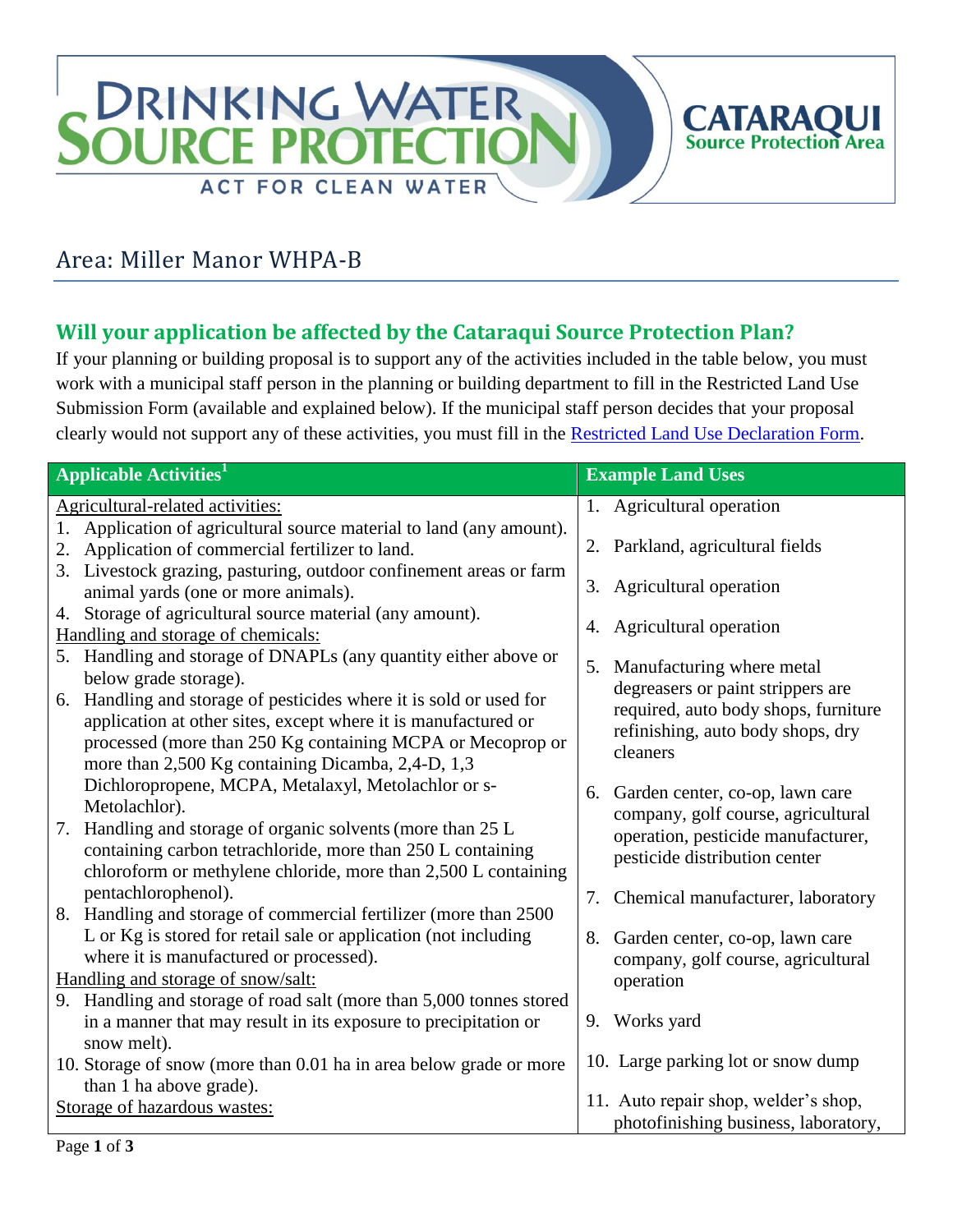| 11. Storage of hazardous wastes at waste disposal sites (hazardous        | medical facility                           |
|---------------------------------------------------------------------------|--------------------------------------------|
| or liquid industrial waste above, at or partially below grade).           |                                            |
| 12. The storage of wastes described in clauses (p), (q), (r), (s), (t) or | 12. Auto repair shop, welder's shop,       |
| u of the definition of hazardous waste in Ontario Regulation 347          | photofinishing business, laboratory,       |
| (General – Waste Management).                                             | medical facility                           |
| Airport-related activities:                                               |                                            |
| 13. Management of runoff that contains chemicals used in aircraft         | 13. Airport                                |
| de-icing.                                                                 |                                            |
| Liquid fuels (including residential):                                     | 14. Residential, commercial, institutional |
| 14. Handling and storage of liquid fuel (more than 250 L, but less        | or industrial building (heating oil),      |
| than 2,500 L stored below or partially below grade; more than             | gas stations, works yards, bulk            |
| 2,500 L at any grade, except bulk plants and facilities that              | plants, fuel manufacturers, refineries     |
| manufacture or refine fuel where handling and storage is above            |                                            |
| grade).                                                                   |                                            |
|                                                                           |                                            |

<sup>1</sup> For any unfamiliar terms, refer to the **Restricted Land Use Glossary** 

## **Why is my application affected by the Cataraqui Source Protection Plan?**

The Cataraqui [Source Protection Plan](http://cleanwatercataraqui.ca/studies-and-reports/cataraqui-source-protection-plan-explanatory-document/) includes measures (policies) made under Part IV of the *Clean Water Act* to protect the drinking water source for the village of Mallorytown. Some activities that have the **potential** to harm water quality are prohibited or require a special plan (risk management plan) to ensure that good practices are in place to reduce the risk or chance of certain activities polluting the water. For more information about Part IV, please refer to the [Part IV Primer.](http://www.cleanwatercataraqui.ca/publications/CataraquiRegionPartIVPrimer.pdf)

### **What should I do if my application is affected by the Cataraqui Source Protection Plan?**

If your planning or building proposal includes activities in the table above, you must submit a ["Restricted Land](http://www.cleanwatercataraqui.ca/publications/RestrictedLandUseSubmissionForm-Web.pdf)  [Use Submission Form"](http://www.cleanwatercataraqui.ca/publications/RestrictedLandUseSubmissionForm-Web.pdf). The form can be filled out during your meeting with the municipal staff person, and sent to the regional risk management office. Click [here](http://www.cleanwatercataraqui.ca/publications/RestrictedLandUseSubmissionForm-Ex-Web.pdf) for an example completed form. On the form, you will be asked to provide:

- Your contact and property information
- A detailed description of the proposal
- The specific area where your application applies (i.e. Miller Manor WHPA-B)
- The reason that you need to refer your proposal to the Risk Management Office (from the table of activities found above)
- A drawing of the property, including the location of the proposed activity

### **What happens once I've submitted the Risk Management Office Submission Form?**

Page **2** of **3** A Risk Management Official will examine your proposed development to determine if the associated activity (or activities) is prohibited or if it requires a risk management plan under the Cataraqui Source Protection Plan. The Risk Management Official's decision is based on policies included in the Cataraqui Source Protection Plan. Within ten (10) business days after receiving the Submission Form, the Risk Management Official will issue a Notice or letter. The municipality will also be provided with copies of this correspondence.